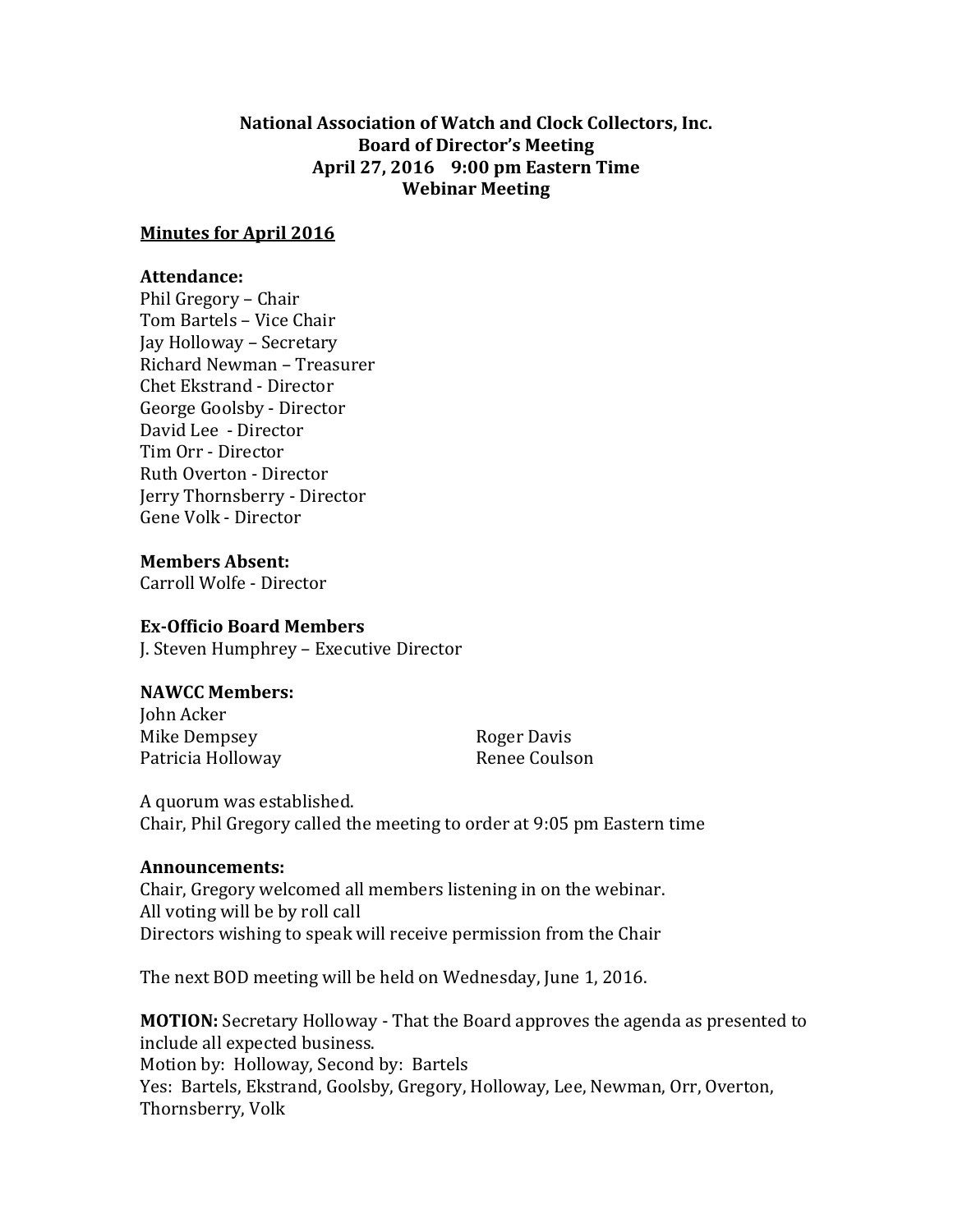Nay: none Absent: Wolfe Motion Passed

**MOTION:** Secretary Holloway -That the Board approves the minutes of the March 2016 meeting. Motion by: Holloway, Second by: Goolsby Yes: Bartels, Ekstrand, Goolsby, Gregory, Holloway, Lee, Newman, Orr, Overton, Thornsberry, Volk Nay: none Absent: Wolfe Motion Passed

**Item:** Review 2017 budget against actual revenue and expense

Discussed the reduced deficit obtained by the National staff against budget and whether it should be updated for the April financial records. It was determined to wait until a later date to pass any updates to the 2017 (current) budget for reporting reasons.

**Item:** Report on FY 18 finances

- 1. actions on education The Board is discussing how to add educational data to generate an estimated \$12,000 - \$15,000
- 2. action on business The Board committee is reviewing opportunities for business changes to generate an estimated revenue of \$7,000 to \$8,000
- 3. action on other items Researching ideas for non-members to pay to obtain articles from the Bulletin.

**Item:** Plans after York National – Director Volk discussed the latest updates for the Arlington National. The contracts have been signed by the NAWCC and we are waiting for the Convention Center to sign and return the agreement. Several venues are under investigation for Nationals after the York PA in 2018.

**Item:** Status of special committees – The special committee under review and restructure is the Research.

**Item:** Determination of Bulletin Content/Publications Advisory Group - The review of ideas for the Advisory group will be covered on the Director message board.

**Motion:** Ruth Overton - Move that the NAWCC Board of Directors approve the board restructuring proposal presented by the Nomination and Elections Committee and that the Bylaws and Procedures Committee with assistance from the Nomination and Elections Committee move forward in making necessary amendments to the Articles of Incorporation and Bylaws to be presented to the Board for approval at the July 2016 board meeting. Motion by: Overton, Second by: Thornsberry Yes: Bartels, Ekstrand, Goolsby, Holloway, Newman, Overton, Thornsberry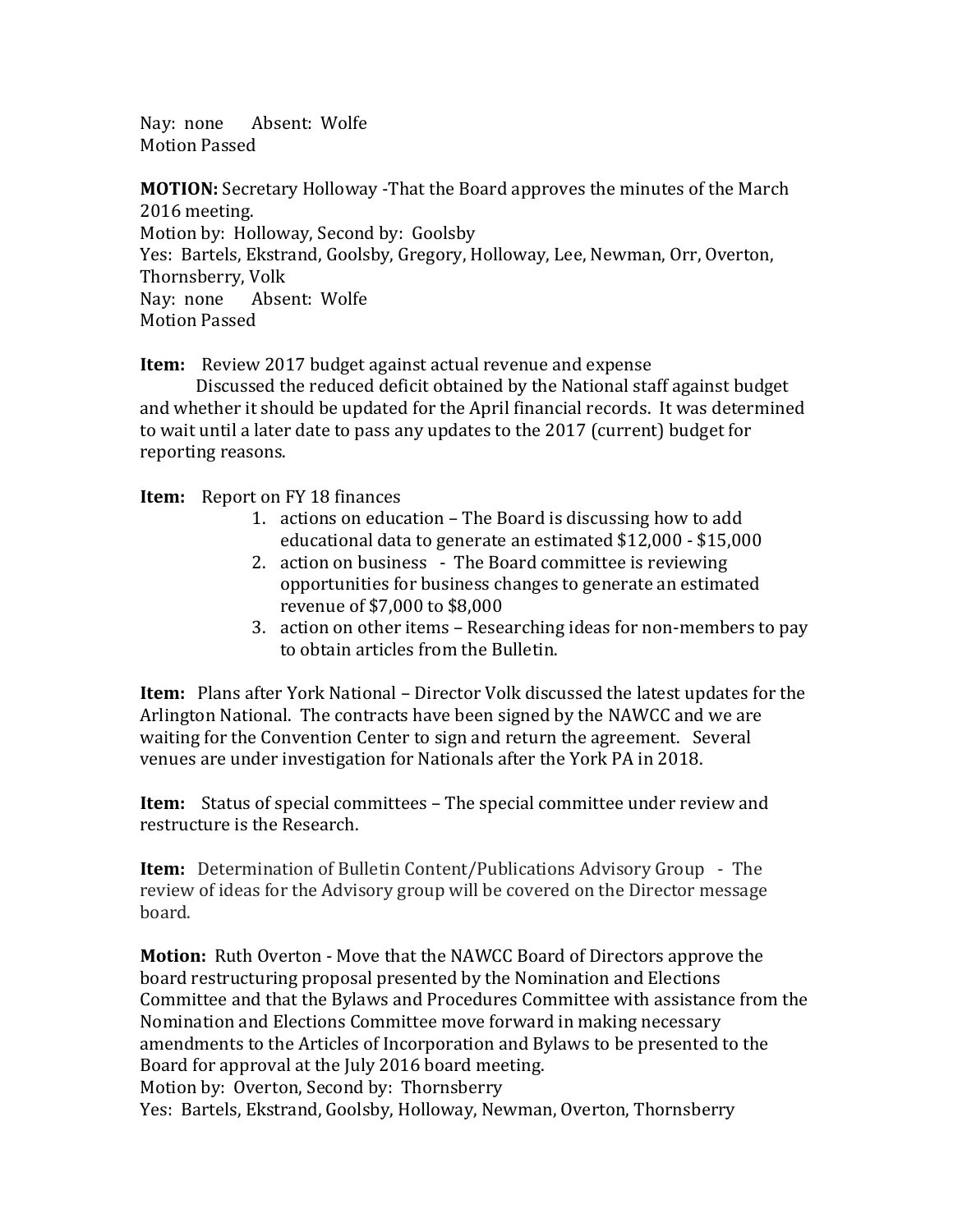Nay: Gregory, Lee, Orr, Volk Absent: Wolfe Motion Passed

## BOARD Restructuring – Nine Member Board

(1) NAWCC Board will be a nine (9) member board – Five (5) elected; four (4) appointed Two (2) elected, two (2) appointed – first election cycle Three (3) elected, two (2) appointed – next election cycle Six (6) year terms Election every three (3) years No member leaving the Board after serving their term will be eligible for re-election until one (1) election cycle of three (3) years has elapsed.

(2) Any amendments to the Articles of Incorporation and Bylaws will require a vote of the membership as stated in the procedures of each. These changes will need approval by the Board at the 2016 Board Meeting in Louisville, KY and then presented to the membership for approval on the 2017 election ballot.

Standing Rules changes will be approved by the Board if the Articles of Incorporation and Bylaw changes are approved by the membership.

(3) Candidates for election may be nominated by self-nomination; nominated by another member; nominated by the NEC; or by petition with 250 member signatures with valid membership numbers.

(4) The NEC will conduct a thorough and diligent review of each candidate for their eligibility; education background; ability to work with a group; their past work on NAWCC projects (National and Regional level); their goals for NAWCC; special talent they would bring to the board.

From those self-nominated, member nominated or NEC nominated, the NEC will choose the candidates for the ballot adding one (1) more than the required elected number for the election cycle.

All candidates nominated by petition will be placed on the ballot providing they meet the eligibility requirements. Running by petition will be indicated on their bio and on the ballot.

# (5) Election Process Cycle to get to a Nine (9) Member Board

2017 – Use present procedures

a) Four (4) elected and two (2) appointed

b) Ekstrand, Goolsby, Orr are eligible to run Overton, Thornsberry, Volk will not be eligible – term limit

c) The Articles of Incorporation and Bylaw changes will be voted on by the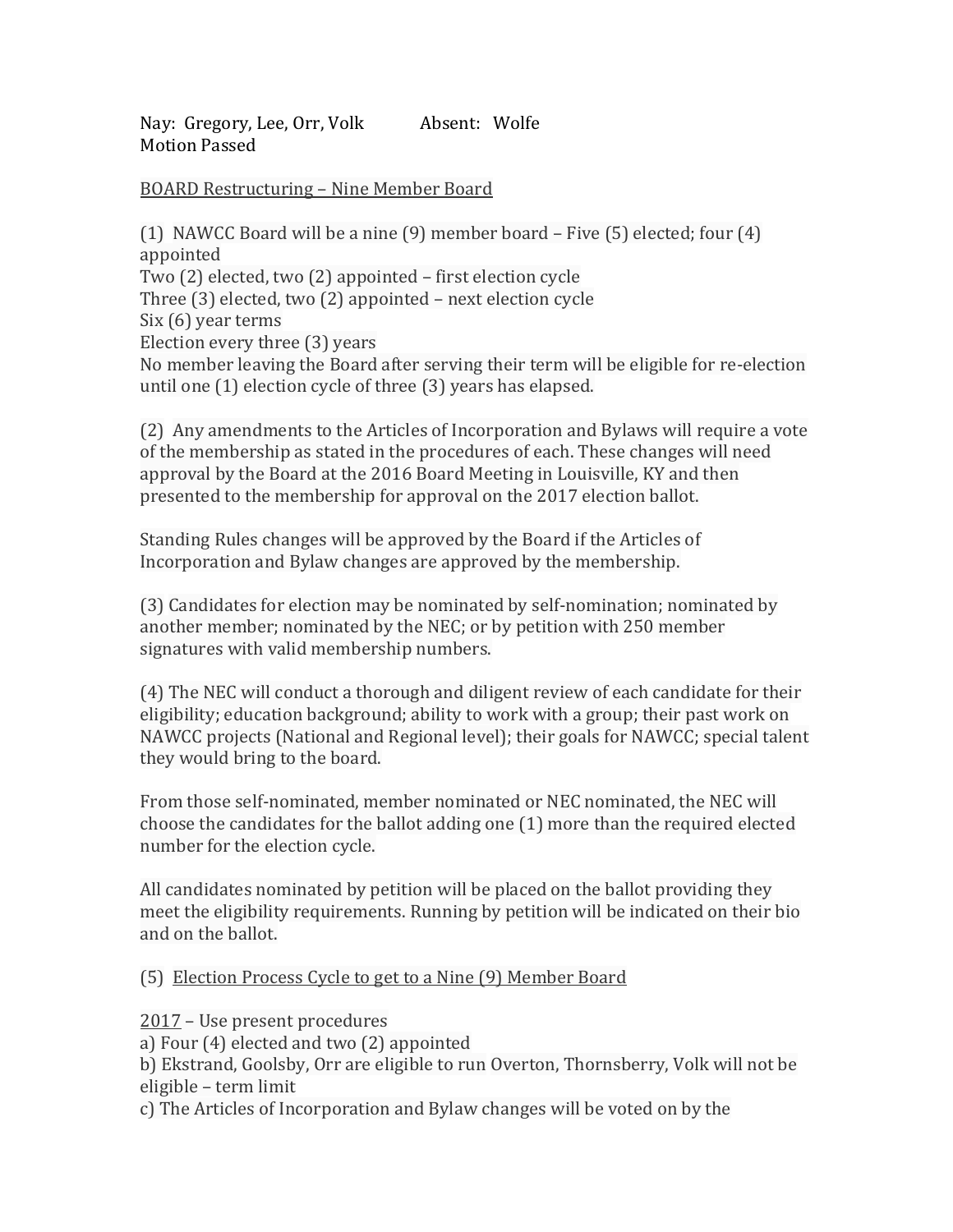membership in this election process.

2019 – Use new procedures (if all Articles and Bylaws changes are approved by the membership in the 2017 election)

a) Two (2) elected – from slate of three (3); two (2) appointed

b) Holloway, Newman, Wolfe will be eligible to run again (providing they are selected by NEC) – as they have only served four (4) years Gregory, Bartels, Lee will not be eligible – term limit

c) The six (6) elected or appointed in 2017 will remain on the board until 2022. This gives them a five (5) year term instead of the four (4) years for which they were elected or appointed

d) The 2019-2022 will be a ten (10) member board which will work its way down to the nine (9) member board with the 2022 election

2022 – Election

a) Three (3) elected from a slate of four (4); two (2) appointed

b) The four (4) elected or appointed in 2019 will serve until 2025

c) This now puts the nine (9) member board in proper cycle

(6) Good Points

a) A nine (9) member board will be much easier for the Board Chair to manage and for the Executive Director to communicate with each board member

b) Save money having less board member expenses

c) Save money by having election every three (3) years instead of every two (2) years

d) Election every three (3) years gives NEC more time to form a list of qualified candidates for the next election

e) Eliminates immediate incumbents from running until three (3) years have passed.

f) Only one (1) qualified candidate will lose in the election instead of the 3-4 that lose in the current procedure

g) The petition process still gives the members an opportunity to run when they feel they have special talents to bring to the board but may feel they would not be chosen by the NEC.

**Item:** Various Committee Surveys – many must be filled in by hand and mailed to the committee contact or to HQ. This requires many hours for HQ to scan and document. The use of "on-line" forms would reduce man-hours (and cost) at the National. How may we move to this type of survey for our committees?

Steve Humphrey noted that they will be happy to help any group or committee with electronic surveys. They use Constant Contact.

**MOTION:** Move that the meeting be adjourned at 10:32 pm Eastern Time Presented by Holloway, Second by Bartels

Yes: Bartels, Ekstrand, Goolsby, Gregory, Holloway, Newman, Lee, Orr, Overton, Thornsberry, Volk